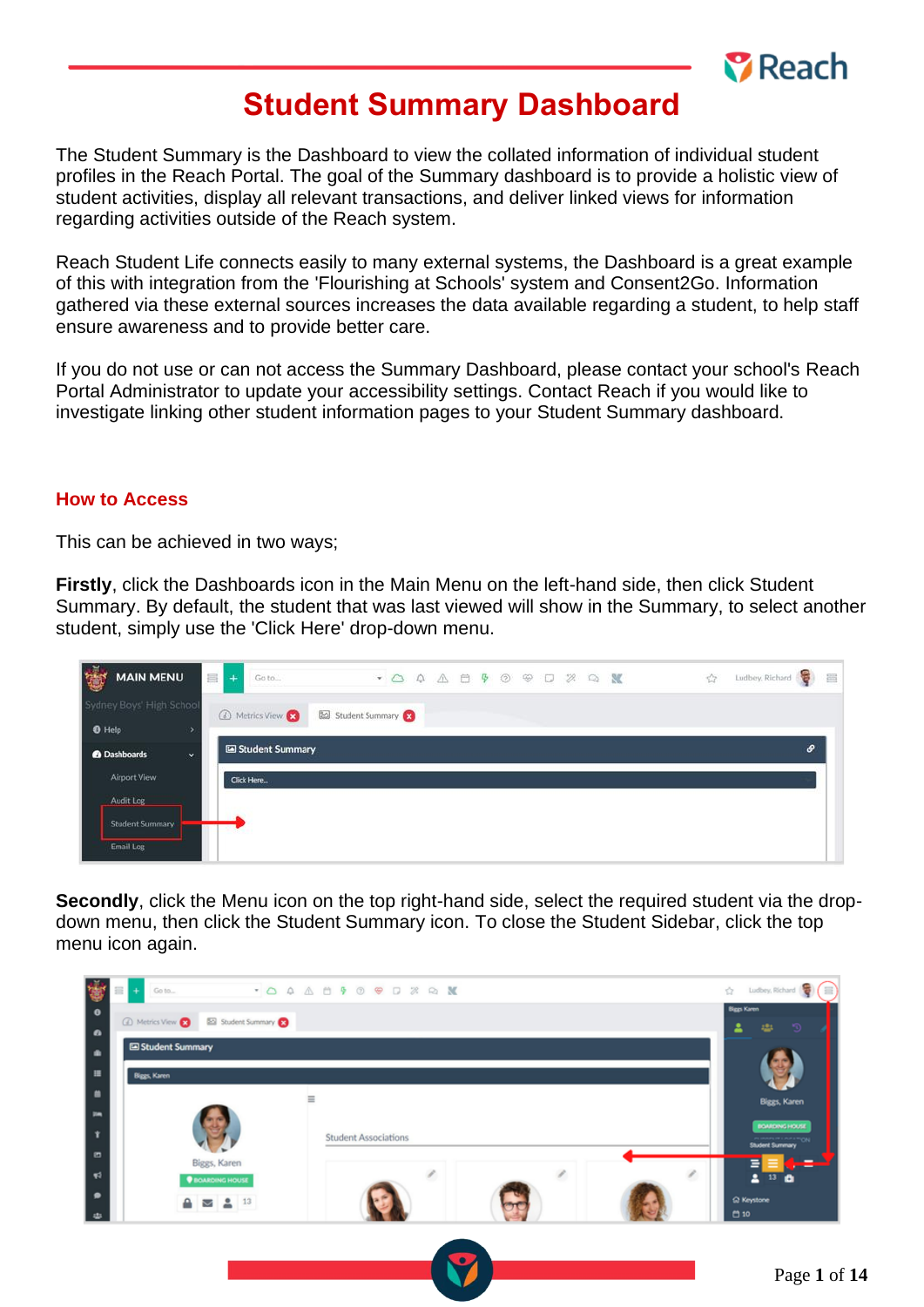# How to Navigate

There are five key sections;

**First**, the basics, with the profile photo, and name

**Second**, the Location and quick access Icons may differ based on your Reach Portal and school settings

- **Location** Indicator, in the example image, Boarding House is noted by its corresponding colour
- **Padlock** Icon, click this to open the Restriction Details pop-up
	- o ARTICLE: [Gating and Grounding Restrictions](https://desk.zoho.com/portal/touchlinereach/en/kb/articles/article-gating-or-grounding-restrictions-17-3-2021)
- **Mail** icon, when clicked will open the default email service on your device
- **Person** Icon, when clicked will open the student's Personal Profile
- **Number** Indicator shows the current Pastoral Points for this student
	- o ARTICLE: [Pastoral Points](https://desk.zoho.com/portal/touchlinereach/en/kb/articles/article-pastoral-points)

**Third,** Personal Data Icons listing student information and contact details

- **House** Icon House/Dorm
- **Bed** Icon Room Number
- **Calendar** Icon Year/Grade
- **Phone** Icon Contact Number
- **Mail** Icon Email Address
- **Location** Pin Home Address
- **Gift** Icon Date of Birth (Age)

**Fourth**, the Navigation zone, with a list of clickable summary section links to view as required. The section links may differ based on three elements affecting the Reach portal of your school.

- 1. Reach extension modules must be connected and enabled
- 2. External Software/Platforms must be integrated
- 3. Access and Permissions must be enabled in Reach and in your Personal Profile

**Fifth**, the Actions Icons at the bottom of the Navigation section

- **Gating** Icon, when the padlock icon is clicked, will open the Restriction Details pop-up window
- **Email** Icon, when clicked, will open the default email service on your device
- **Edit Profile** Icon, when clicked, will open the Personal Profile of the current student, edit as required, and remember to click Save

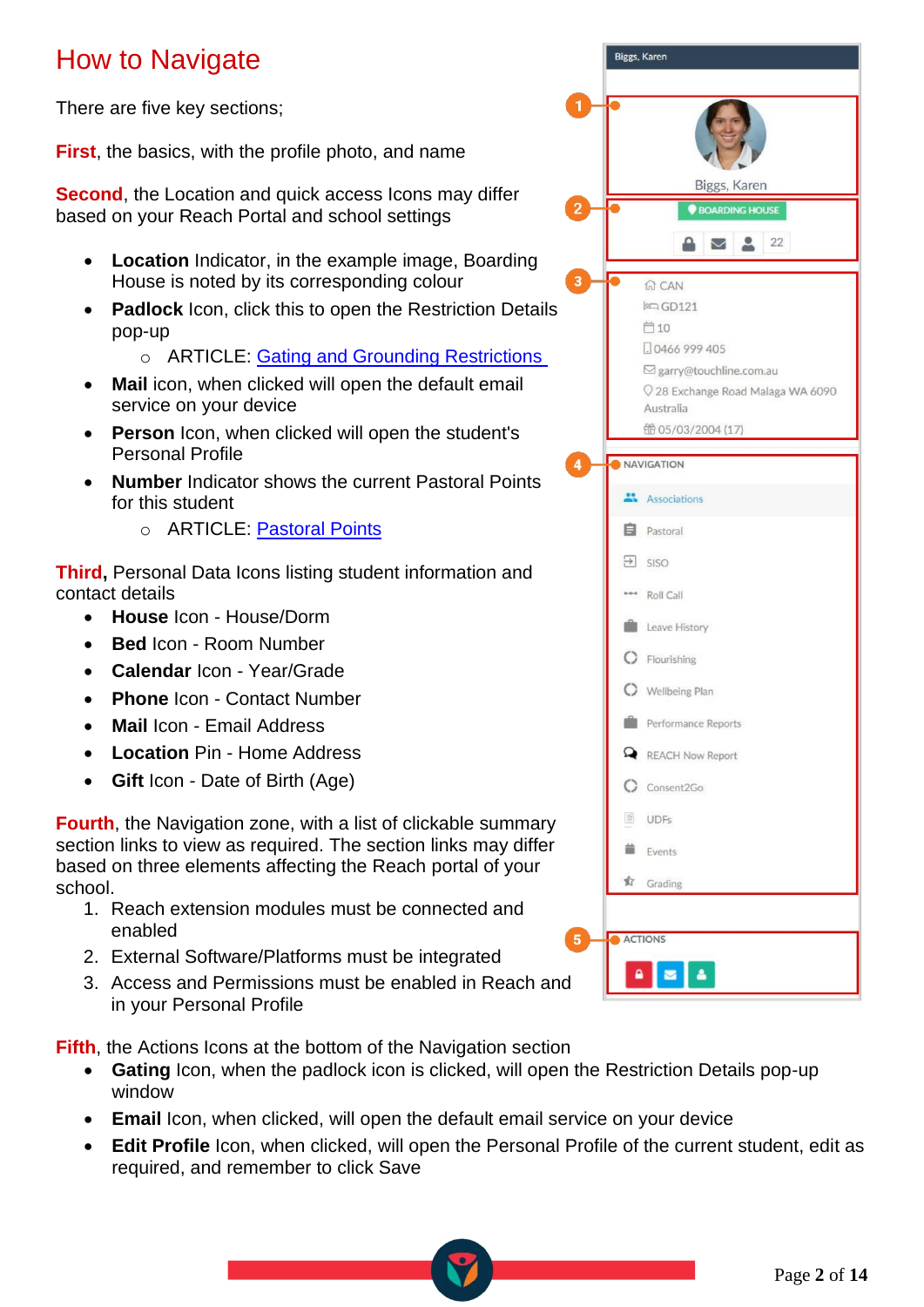# **Summary Sections Explained**

## **Associations**

The Association page displays the contacts for each student, that has been created in the Reach system. These approved contacts play a critical role, as they determine with whom a student is permitted to depart the campus. Contact details are available for each associated contact, if they have been entered into their personal profile.

Associations can be Parents, Guardians, or Hosts, that are approved to act as a Guardian of the student for off-campus leave events. These may be set from either direction using the personal profiles, Eg: Student-to-Host or Host-to-Student.

When connecting hosts within a Leave Request, only Hosts that have been created and associated will be available for use.

ARTICLE: [How to add a New Student](https://desk.zoho.com/portal/touchlinereach/en/kb/articles/article-how-to-add-a-new-student-to-reach) ARTICLE: [How to Set a new Association](https://desk.zoho.com/portal/touchlinereach/en/kb/articles/article-how-to-add-a-new-student-to-reach#4_Set_the_Parent_Guardian__Host_Associations) ARTICLE: [How to add a New Parent or Guardian](https://desk.zoho.com/portal/touchlinereach/en/kb/articles/article-how-to-add-a-new-parent-or-guardian)

The example image below shows the associations for a student.

- **Edit icon** If you hover, it will turn blue, if you click the icon, it will open their profile details for editing.
- **Phone Number** is view-only data
- **Email Address** If you click the email address of a contact, this will open the default email service on your device.
- **Address** If you click the address of a contact, this will open a new tab page within Reach and show the address on Google Maps.

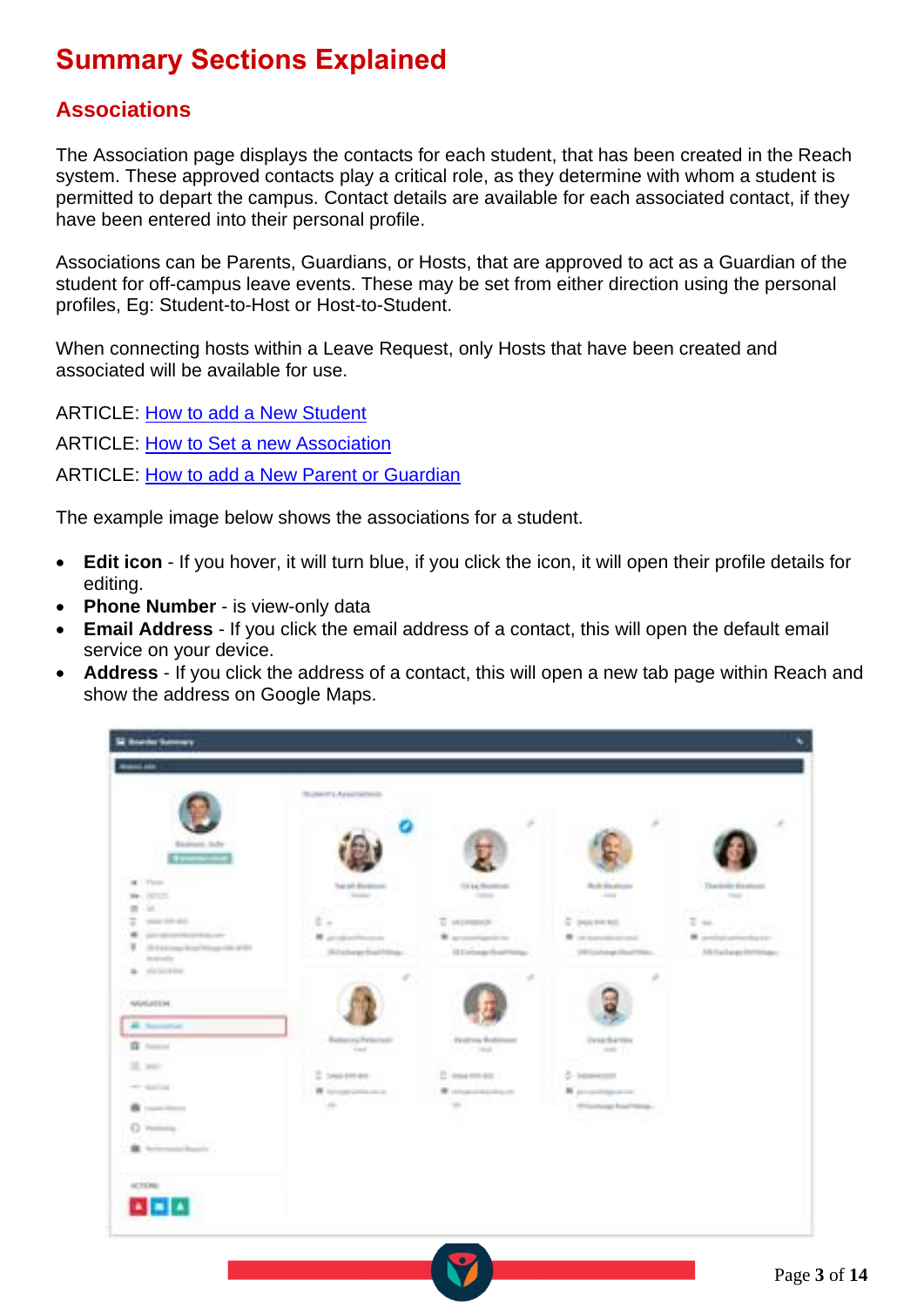## **Pastoral**

The Pastoral view provides a list of recorded pastoral and wellbeing notes for each student, these are listed in chronological order, starting with the most recent. Each Pastoral Record shows as a separate card, click a card to expand its details in the right-hand side column of the page.

The difference between Pastoral Record types is indicated by coloured Icons and lighter shaded matching cards.



Positive - shown as green

Negative - shown as red

Neutral - shown as orange

Pastoral Types are set and managed by your school; many pastoral types are set as default by Reach. Further details on how to setup and manage pastoral types can be found in the accessibility article.

**ARTICLE: [Accessibility Settings and Base Security Levels](https://desk.zoho.com/portal/touchlinereach/en/kb/articles/article-accessibility-settings-and-base-security-levels)**

**NOTE**: Visibility of medical notes and medication records can be determined on a per-user basis. **ARTICLE: [How to Set up Staff to Administer and Manage Medication](https://desk.zoho.com/portal/touchlinereach/en/kb/articles/article-how-to-set-up-staff-to-administer-and-manage-medications)**

New Pastoral notes can be created from Pastoral Management or from Staff Duty Reports and follow-up notes to original records will automatically be added to the original note. **ARTICLE: [Create Pastoral Reports](https://desk.zoho.com/portal/touchlinereach/en/kb/articles/article-create-pastoral-report)**

An additional area of Pastoral Reporting is Pastoral Points **ARTICLE: [Pastoral Points](https://desk.zoho.com/portal/touchlinereach/en/kb/articles/article-pastoral-points)**

The example image below shows the timeline history of Pastoral and Medical notes.

| <b>Lance Late</b>                                                                                                                                                                                                                                                                                                                                                                        |                                                                                                                                                                                                                                                                                                                                                                                                                                                                                                                                                                                                                                                                                                                                                                                                                                                                                                                                                                                                                                                                                                                        |                                                                                                                                                                                                                        |                                                                                                                                                                               |                                                                                                       |                                                                                                                                                                                                                                                                                                                                                                 |
|------------------------------------------------------------------------------------------------------------------------------------------------------------------------------------------------------------------------------------------------------------------------------------------------------------------------------------------------------------------------------------------|------------------------------------------------------------------------------------------------------------------------------------------------------------------------------------------------------------------------------------------------------------------------------------------------------------------------------------------------------------------------------------------------------------------------------------------------------------------------------------------------------------------------------------------------------------------------------------------------------------------------------------------------------------------------------------------------------------------------------------------------------------------------------------------------------------------------------------------------------------------------------------------------------------------------------------------------------------------------------------------------------------------------------------------------------------------------------------------------------------------------|------------------------------------------------------------------------------------------------------------------------------------------------------------------------------------------------------------------------|-------------------------------------------------------------------------------------------------------------------------------------------------------------------------------|-------------------------------------------------------------------------------------------------------|-----------------------------------------------------------------------------------------------------------------------------------------------------------------------------------------------------------------------------------------------------------------------------------------------------------------------------------------------------------------|
|                                                                                                                                                                                                                                                                                                                                                                                          |                                                                                                                                                                                                                                                                                                                                                                                                                                                                                                                                                                                                                                                                                                                                                                                                                                                                                                                                                                                                                                                                                                                        |                                                                                                                                                                                                                        |                                                                                                                                                                               |                                                                                                       |                                                                                                                                                                                                                                                                                                                                                                 |
| Brattom, Jule<br>.<br>di Port<br><b>BELL</b> TARTITUDE<br>■ にいいし<br>m<br>preze Policitati<br>Arristment from the price.<br>٠<br>20 La Force Road Prince (49, 608)<br><b>Scotts of a</b><br><b>B.</b> Toronton<br><b>A MARINE AND</b><br>AGEAU AT IT IN<br>A control<br>$0$ hand<br>22.50<br>or here<br>B. Lowelling<br>C money<br><b>B</b> Ferrence Equals<br>ACTIONAL COLLECTION<br>고그고 | <b>Flattend Tellibs</b><br>10cm - 120m<br>ANGELINAL ARTIST<br><b>Chickens</b><br>$\bullet$ Herman $\bullet$<br>We recall the channels<br>Symphony of the control of the control of the control of the control of the con-<br>C Police Parties (1)<br><b>Telephone Contract Contract</b><br><b>Street Rental</b><br>o<br><b><i>Commercial</i></b><br>Scandinavity and transport-<br><b>Kinde Retire</b><br>$Q$ interest.<br>Welches at New Assessment Construction<br><b>Room Avenue</b><br><b>O</b> Hillsborough<br>Maduston Floods (Chris<br>Risingst Adversion and I Topress<br>Amendment of LCCC FC CO SEAL<br>Advancing ad by 21377,211 M.A.In-<br>Nation (Troughly) with Natalysi'ds Terminology (F.J.<br>Anderson control 1 to Primadels and the Andersale conditiveness and<br><b>D. Hooking</b><br>Info dentity entities an again on agreed managements the real allow-<br>Mark and the data day core a board in \$10,000 day tax the must be a<br><b>0</b> House<br><b>District</b><br>$\frac{1}{2} \left( \frac{1}{2} \right) \left( \frac{1}{2} \right) \left( \frac{1}{2} \right)$<br><b>G</b> Hadicalisti | district and continues and it is a<br><b>CONTRACT OF REAL</b><br>and percentage of<br><b>STEAMA AVE</b><br><b>STATISTICS</b><br><b><i>BERMINDEN</i></b><br>College and College and<br>to a date who consider state and | C Historic<br>EX GROUNDS AND<br>te/Texture<br>a Santon<br><b>COLLA</b><br>division in the<br>and later.<br>1 Form<br>as large<br>at Whitness<br>and Newark<br>e ar<br>皿<br>11 | <b>WITHOUT ATT</b><br>4049595140011<br>and a series.<br>the president indicate in<br><b>TANY WALL</b> | the state of<br>or recommendations<br><b>POLICE INC.</b><br>The control of the Automobile dealership and the control and the TTP<br>and task or the first in a longer of the section and contained the Modern Program of the first task of the<br>(Forta vender laws) pillions, AI (E-Is Ag/Aless-Auto devel Per Equintance of EU).<br>course and the different |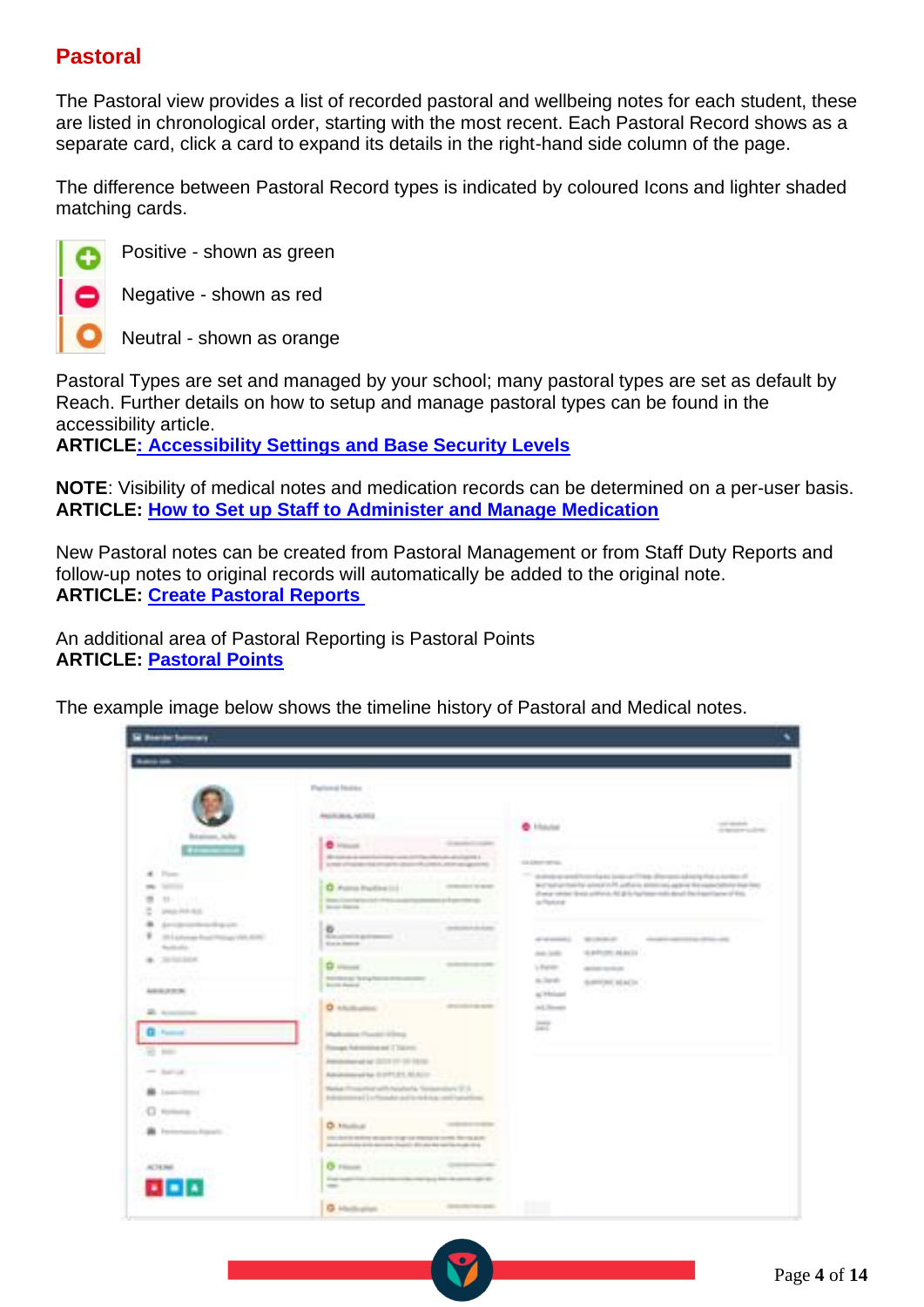## **SISO**

SISO stands for 'Sign in Sign out' and the SISO summary is a timeline view-only area, showing all of the location movements the student has made in their daily boarding life.

A chronological list, with date, time, the IP Address of the device used, and colour-coded locations (set and managed by your school and represented throughout Reach).

| <b>A Rosine Germany</b>                                                       |                                                                                                                                           |
|-------------------------------------------------------------------------------|-------------------------------------------------------------------------------------------------------------------------------------------|
|                                                                               |                                                                                                                                           |
|                                                                               | \$1513 Block E<br>- 52<br><b>BILIARCA</b>                                                                                                 |
| Soulcook, SAV<br><b>Allegation</b>                                            | 14060009                                                                                                                                  |
| 4 700<br><b>Mr. 97111</b>                                                     | Senior Contract Con-<br><b>AR (ECONOMIC LOCAL)</b><br>position and that                                                                   |
| $\equiv$<br>第1000<br>colorado presidente -<br>Antiquity and August 4.         | O MAN FIRED Then There<br>$+8$<br>1000000                                                                                                 |
| 18 Ford man Project Group And - 2700<br>Redeeler, Care To Fair Line<br>a more | There were<br><b>STATE STATE</b><br>$-0.0$<br>$\overline{\mathcal{L}_{\text{max}}}=\overline{\mathcal{L}_{\text{max}}}$                   |
| NORMALES IN<br><b>All Association</b>                                         | man con-<br>$\frac{1}{2}$<br><b>CENTRAL</b><br>$\sqrt{2}$<br>**<br>and a series of the con-                                               |
| $B = -1$<br><b>SERVICE</b>                                                    | The Toyota<br>0.124<br>$-44$<br>$\Xi_{\rm obs} = \Xi_{\rm max} \,.$<br>o<br><b>Comment</b>                                                |
| THE SEATTLE<br><b>B</b> Lanchborous                                           | Terms Telepon<br>0 --- em<br><b>The Motor</b><br><b>SFIRAM</b><br>$-1.99$                                                                 |
| C income.<br><b>B</b> Network Project<br>직원이 가장도                              | O rose and The Ther<br>SUBJECT !                                                                                                          |
| ACTENE .                                                                      | They Treas (1981)<br><b>ISSUED OF</b><br>$-7 - 7$                                                                                         |
| <b>ALLE</b><br>and a state of the control of                                  | O.<br>There Indiana<br><b>STATE OF BEAT</b><br><b>THE</b><br>$\frac{1}{2}$<br><b>CONTRACTOR</b><br>$-77$<br>and and the state of the late |
|                                                                               | Low the<br>The State of                                                                                                                   |

A significant feature update has been the SISO insight, which allows you to view a list, if available, that shows all other students that were at the present at the same time.

Scroll to search the required timeline item, then click the Eye Icon, a pop-up will appear to reveal the data.

| $02:17$ PM<br>LOCAL SHOPS | Date:<br>14/08/2019 | Device:<br>138.44.192.54                     |  |
|---------------------------|---------------------|----------------------------------------------|--|
|                           |                     | Student at this Location 2                   |  |
|                           |                     | Bartley, Jack   « Wheatley House   ■ Junior  |  |
|                           |                     | Fillman, Peter   & Montgomery House   Senior |  |

The SISO timeline of any student can be exported as a report, which can then be shared with staff and parents as required.

### **Go To: Reporting >> Instant Reports >> SISO Summary**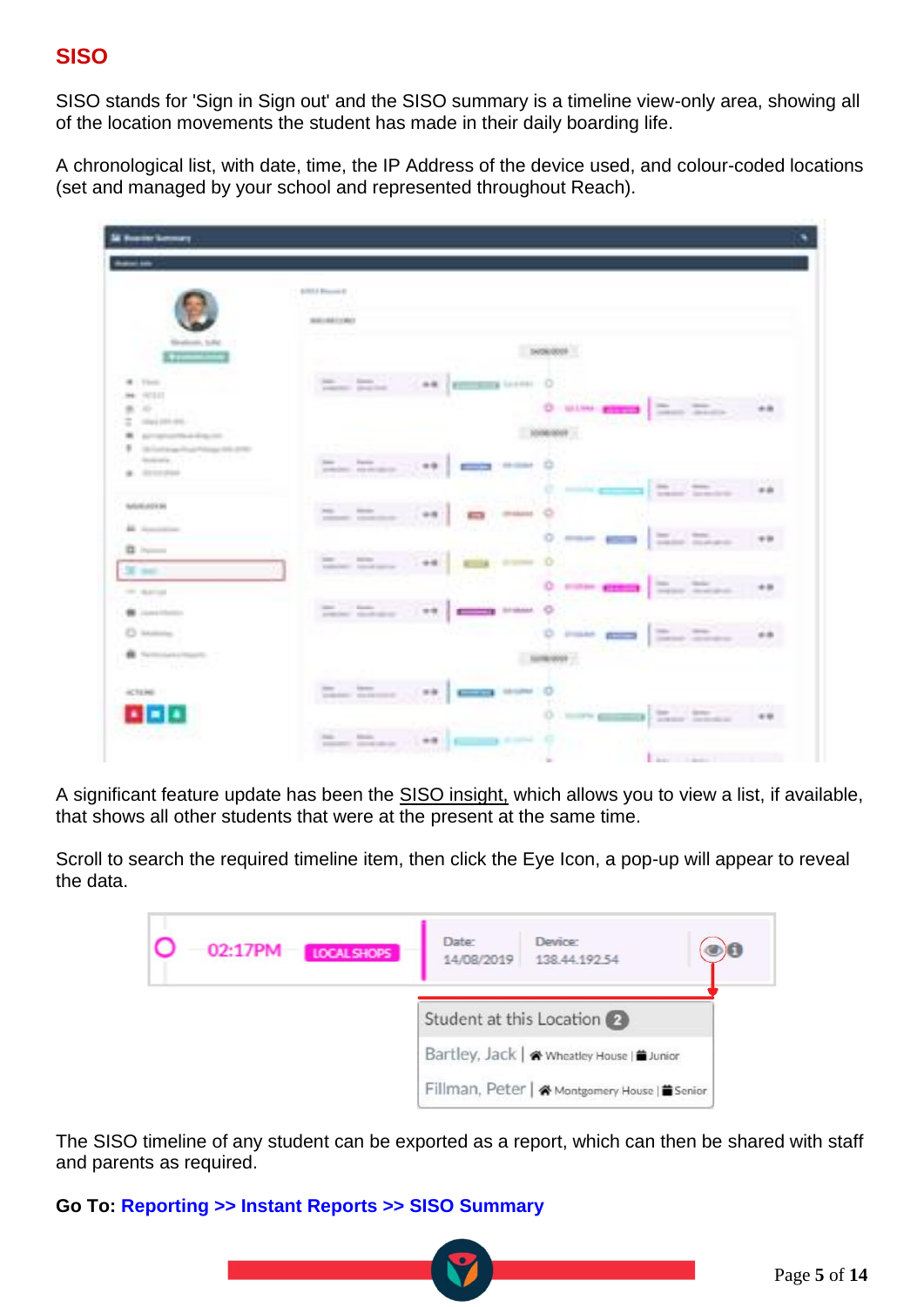## **Rollcall**

The Rollcall screen shows a list of all rollcalls or registers that have been taken involving the student and their status in that rollcall or register.

Hovering over any individual item will display the details of that item, listing the date/time, category, who marked the student in the event, and, if present, any notes that were written to the student's profile in the rollcall or register.

As can be seen in the example image below, the rollcall items list down the page by date order, the items of that day then list across the page in time order. Details also can be seen for an individual item in the pop-up.

Rollcall data can be printed or exported for use as required. View this article for further details. **ARTICLE: [Rollcall and Register Reports](https://desk.zoho.com/portal/touchlinereach/en/kb/articles/article-rollcall-or-register-reports)**

|                                                                                                                      | NACAR                                                   |                                     |                                                     |                            |                                                            |                                                                 |
|----------------------------------------------------------------------------------------------------------------------|---------------------------------------------------------|-------------------------------------|-----------------------------------------------------|----------------------------|------------------------------------------------------------|-----------------------------------------------------------------|
|                                                                                                                      | 25 July<br>MERCHANT Ju                                  |                                     |                                                     |                            |                                                            |                                                                 |
| Sinatesin, Sche<br><b>Killedge</b>                                                                                   | <b>DOWNER</b><br>16<br>C majoret                        | All control and                     | <b>Bill of the case</b>                             | ---                        |                                                            |                                                                 |
| <b>B</b> . There<br><b>MAY 1971 ET</b><br>Williams<br>$133.04 \pm 0.01 + 0.01 +$                                     | 15<br><b>Section</b><br><b>In the state of the Con-</b> |                                     | <b>British And Admiracle Right Andre</b>            |                            |                                                            |                                                                 |
| And the party of the state of the Atlanta<br>deliverance from Minner Pale 2700<br><b>ANGEL CONTRACT</b><br>a process | <b>Highlight</b>                                        | $14$ $0$ $0$<br><b>GELCHARA AND</b> | Ad .- All collections                               | All control of the same    | $\circ$ $\circ$ $\circ$ $\circ$<br><b>COLORADO ANGELES</b> | and competitions                                                |
| <b>MORADEM</b>                                                                                                       | .13<br>dia platte.                                      | 49-440-6444                         |                                                     | mile (a)m.                 | data completions.                                          | <b>BET ROW/RO</b>                                               |
| All Australian<br><b>B</b> > =                                                                                       | 12<br><b>Tag Shift</b>                                  | All coloradors                      | <b>Bill of Contact</b>                              | <b>BUSINESS</b>            | <b>CALL COLUMN</b>                                         | <b>CLATE</b><br><b>Montered By</b><br><b>Charles Contact</b>    |
| $X = 0$<br><b>CONTRACTOR</b><br><b>B</b> (1997) 1997                                                                 | 11<br><b>Cop (EST)</b>                                  | ۰<br>2012年13月                       | $\overline{\phantom{a}}$<br><b>Bill of the case</b> | ۰<br><b>BUSINESS</b>       | $\cdots$<br><b>BUREAU</b>                                  | bes Learn<br>HAVAILTEE / April 1744<br>Total.<br><b>BUSINES</b> |
| <b>C HARRISTS</b><br><b>B</b> Performancements                                                                       | $-10$<br>Ala (A) PL                                     | <b>SECURITY AND</b>                 | ART-187 101 AM                                      | ۰<br><b>SECURITIES</b>     | <b>COLLEGE AND SHOP</b>                                    | <b>James</b><br>an pa                                           |
| ia 1901. Se<br>oc To Mo.                                                                                             | 82<br>09<br><b>Bag All All</b>                          | 49-14039-1-120-2                    | SECURITIES                                          | discuss for form           | 48.44.849.                                                 | <b>Suffrage</b><br>potential dealers<br><b>Building</b>         |
| 888                                                                                                                  | ateleti<br>OB<br><b>HARM</b>                            | William Art                         |                                                     | ALICULAR MUNICIPAL INCOME. |                                                            |                                                                 |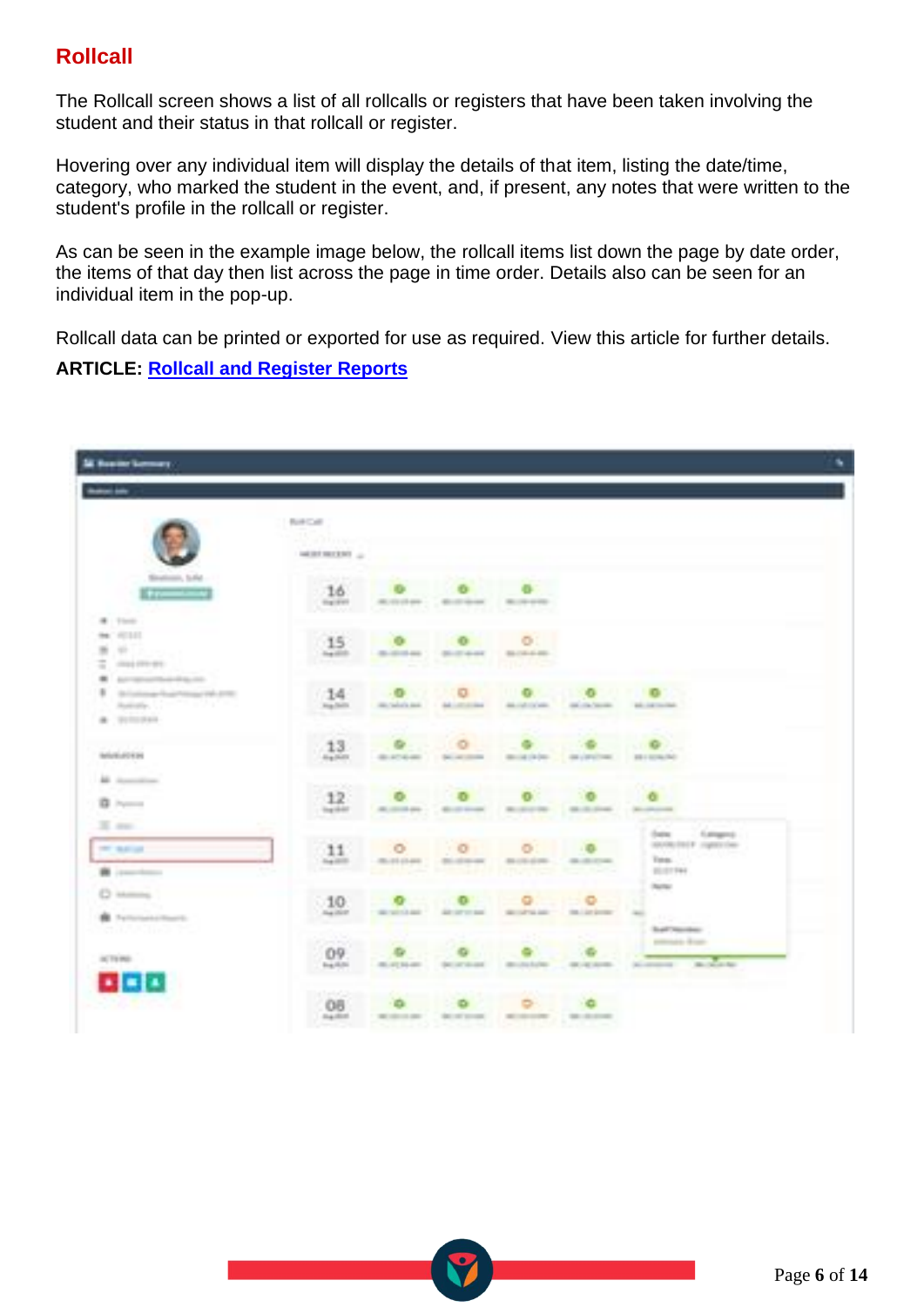## **Leave History**

The Leave History view provides a full list of all leave items that the student has taken. This includes exeat leave events and quick leave events.

This section is a significant improvement over the student sidebar view, as it provides for a full view of all relevant information for a leave event without having to open the event details screen.

Each leave item is represented on a colour card as green/orange/red and listed down the page in item order. The code (eg; #2269) per item is generated by the system when a new leave request is created and is then used throughout Reach to quickly track data.

Click on any leave item card to open the leave details tab and view the full information for that item.

| <b>SE Rossier Garmeny</b>                                            |                                                                                                                                                          |                |                                                                       |              |                              |                                 |
|----------------------------------------------------------------------|----------------------------------------------------------------------------------------------------------------------------------------------------------|----------------|-----------------------------------------------------------------------|--------------|------------------------------|---------------------------------|
| <b>Service</b>                                                       |                                                                                                                                                          |                |                                                                       |              |                              |                                 |
|                                                                      | Louis County L.                                                                                                                                          |                |                                                                       |              |                              |                                 |
|                                                                      |                                                                                                                                                          |                |                                                                       |              |                              |                                 |
|                                                                      | to 1953/97 testing                                                                                                                                       |                |                                                                       |              |                              |                                 |
| Realized John<br>Simplement and the                                  | <b>D</b> Louisiann (Det d) EEP                                                                                                                           |                |                                                                       |              |                              |                                 |
| $-11.41$                                                             | <b>Market Corp. Corp.</b>                                                                                                                                |                | teaching 11<br>State of the Control                                   |              |                              | Telephone Control Control Corp. |
| me. SERIES                                                           | Meanwhile the Control                                                                                                                                    | <b>Service</b> |                                                                       |              |                              |                                 |
| <b>B. P. T.</b>                                                      | more article to contact:                                                                                                                                 |                | 九十四                                                                   |              |                              |                                 |
| $2$ - maximum                                                        |                                                                                                                                                          |                |                                                                       |              |                              |                                 |
| W. Jan Household Wards<br><b>B</b> - 22 For Frank Four China Adv and |                                                                                                                                                          |                |                                                                       |              |                              |                                 |
| TRANSPORT CONTINUES.                                                 | O Worksvilles Lugar 41202<br><b>Search of Contract Contract Contract</b>                                                                                 | <b>Sec.</b>    | Telephone Page                                                        | There.       | disposition in               |                                 |
| <b>A</b> 25,000 PM                                                   | producers.                                                                                                                                               | Technology     | <b>STORY III</b>                                                      |              | Contract Co., Thermal Price, | <b>CONTRACTOR</b>               |
|                                                                      | months. 177                                                                                                                                              |                | and the control of the con-                                           |              | Seconds - Alexandre<br>----- |                                 |
| IMPERIATE                                                            |                                                                                                                                                          |                |                                                                       |              | dealers in                   |                                 |
| 26 August 2                                                          |                                                                                                                                                          |                |                                                                       |              |                              |                                 |
| <b>B</b> +                                                           | <b>Service Control of Service Control of Service Control of Service Control of Service Control of Service Control</b><br>$Q$ Land(1444) = [741 - P [151] |                |                                                                       |              |                              |                                 |
|                                                                      |                                                                                                                                                          |                | producer Weisser And the first beams                                  |              |                              |                                 |
| 30. mar.                                                             | <b>Realistical Company</b>                                                                                                                               | Gold pillon    | Superintended L. Second April 270<br>Allege and the state of the con- |              |                              |                                 |
| on agree                                                             |                                                                                                                                                          |                |                                                                       |              | the con-                     |                                 |
| <b>B</b> Lamberton                                                   | <b>SANCHORNER COMMUNISTIC</b>                                                                                                                            |                |                                                                       |              |                              |                                 |
| C Millions                                                           |                                                                                                                                                          |                | 6 Michael Dennish Loan 91201                                          |              |                              |                                 |
| <b>B</b> . Automatic Assembly                                        | <b>Country of the Country of the Country</b><br><b>REGISTER</b>                                                                                          |                | Thing them to be been continued                                       |              |                              |                                 |
|                                                                      | dealership.                                                                                                                                              |                | Constitutional Constitution                                           |              | <b>CONTRACTOR</b>            |                                 |
|                                                                      | <b>BELLEVILLE AND</b>                                                                                                                                    |                | medium continues and                                                  |              | $1 - 200$<br><b>COMPANY</b>  |                                 |
| ALTERNATIVE                                                          |                                                                                                                                                          |                |                                                                       |              |                              |                                 |
| 医鼻孔                                                                  | <b>Signal Property</b>                                                                                                                                   |                |                                                                       |              |                              |                                 |
|                                                                      | C Laughiaker (Det - 8226)<br>mention. The part of the                                                                                                    |                | Superior to the                                                       | Detection of |                              | deposited to the contract       |
|                                                                      | precipitation in the American                                                                                                                            |                | waren and the battle                                                  |              | resources in the form than 1 |                                 |
|                                                                      | mente future                                                                                                                                             |                | Terrant Meteorology 111.                                              |              | Terroris C. Teachers         |                                 |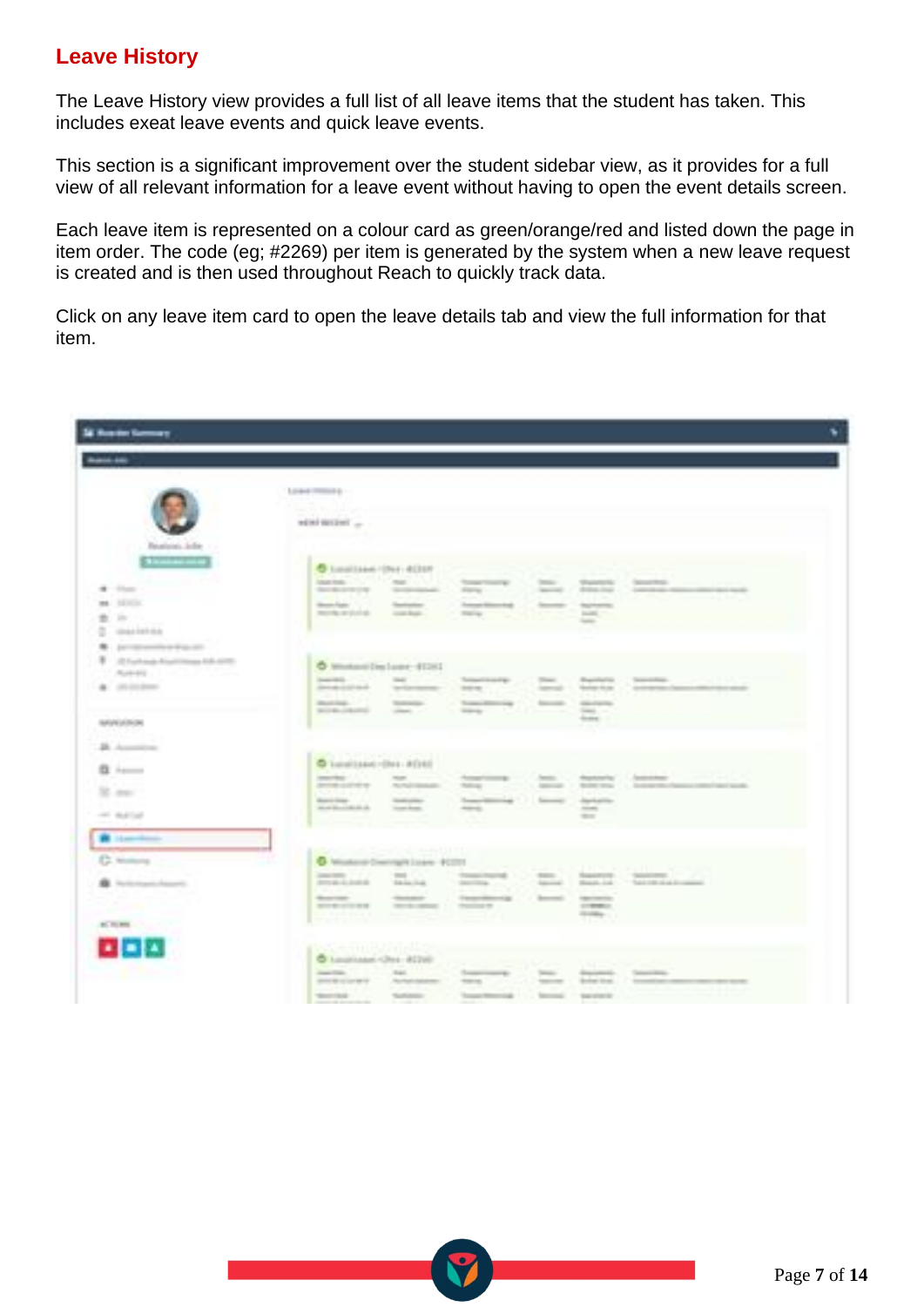## **Flourishing and Wellbeing**

The Wellbeing view taps into the 'Flourishing at Schools' system which is an application external to Reach. Schools using the 'Flourishing at Schools' platform can connect their 'Flourishing' portals to Reach so that the student profile displays their wellbeing report from 'Flourishing'.

In the example below, the external information page **Wellbeing** is displayed which links into the positive education framework at 'Flourishing'.

Contact directly with this link: **[Flourishing at School](https://www.flourishingatschool.com/contact)**

1 This is an External Platform, Please contact Flourishing at School to setup your school. The Platform must then be integrated into your school's Reach Portal and Infinity Permissions must be enabled per user.

| Basedia Randi - 2 da no hartari priti rra cos orni da rad-colleg<br>Measurement - I want have no attract allow I to it should be a<br>Advanced 12 at to introduce plans a most time.<br>Influe by B. (1) I seem to hand up unabordisations that their<br>1137 |
|---------------------------------------------------------------------------------------------------------------------------------------------------------------------------------------------------------------------------------------------------------------|
| 116<br>15.00 00                                                                                                                                                                                                                                               |
|                                                                                                                                                                                                                                                               |
|                                                                                                                                                                                                                                                               |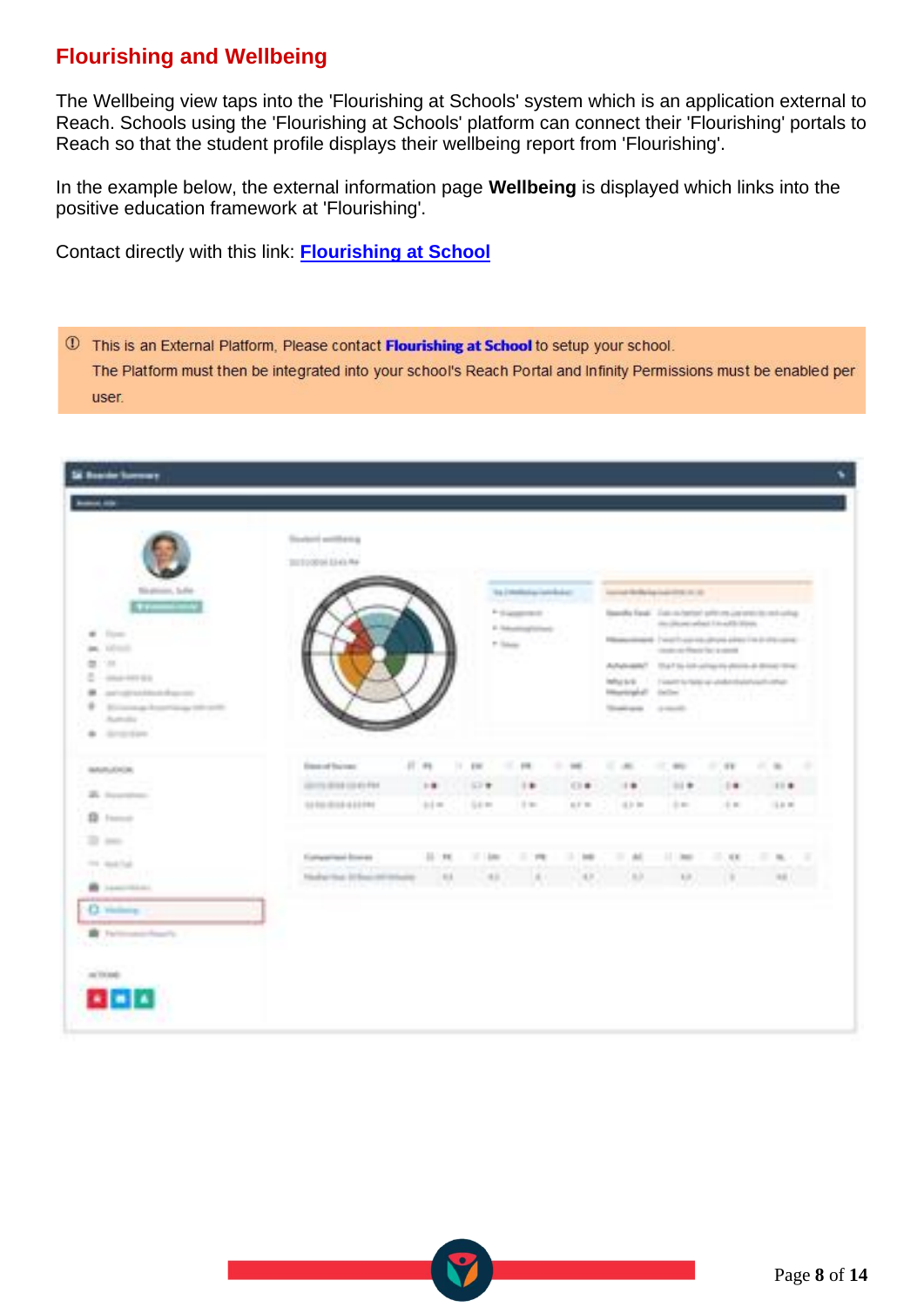## **Performance Reports**

In this view-only section, the completed Performance Reports regarding this particular student are listed for a quick review.

These valuable reports are generated via the extension module **Performance Reports** which allows you to design, complete, and distribute any number of performance reporting templates. These are created and managed by your school.

A report that generates data for multiple students, eg; an entire year/grade will generate a reporting history for each individual that is being marked and results will appear in the student's profile, and the Student Summary. The completed reports can be distributed to staff or can be made accessible to parents via their Reach login.

There are three components to the **Performance Report** module;

- 1. **Template Management** is where you design your report templates, create the reporting sections, the layout, scoring, and comment sections for each report template.
- 2. **Report Management** is where you determine which Templates are currently open for scoring and who the subjects are for that report.
- 3. **Report Scoring Matrix** is the dashboard where you score the components for each report template that is currently open for completion.

| <b>DIANT AND JUNE</b><br>×<br>Performance Summary<br>Brotnon, John<br><b>FERNOMENON CONTROL</b><br><b>Transmitted</b><br>自然工业<br>Boarding Report<br>Don't by mins<br>Separate 1<br>C CAN<br>23. End Date   Follows Instructions   Considerate towards others   Organization skills   Relationship with other students   Relationship wi<br>Label<br><b>Bro-SOCIETY</b><br><b>COM</b><br>Sand Boeding Root, 2019-09-24. # 4<br>事業<br>1011<br>1811<br>1011<br>Close my est<br><b>Browing Lite Lat'l Lentries</b><br>n.<br>Prestone.<br><b>South</b><br>Charry@outhline.com.ou<br>C 28 Exchange Road Malaga WA 6090-Australia<br><b>All Control</b><br>$\mathbf{R}_\perp$<br>最終の必要の<br><b>School Call Corp.</b><br>Ab Amelations<br><b>Q</b> Pattern<br>21.985<br>THE BAR CAR<br><b>B</b> Low Hotel<br>C Floorester<br>O mittengme.<br><b>B.</b> Performance Reports | <b>El teuten tumman</b> |  |  | Æ. |
|-------------------------------------------------------------------------------------------------------------------------------------------------------------------------------------------------------------------------------------------------------------------------------------------------------------------------------------------------------------------------------------------------------------------------------------------------------------------------------------------------------------------------------------------------------------------------------------------------------------------------------------------------------------------------------------------------------------------------------------------------------------------------------------------------------------------------------------------------------------------|-------------------------|--|--|----|
|                                                                                                                                                                                                                                                                                                                                                                                                                                                                                                                                                                                                                                                                                                                                                                                                                                                                   |                         |  |  |    |
|                                                                                                                                                                                                                                                                                                                                                                                                                                                                                                                                                                                                                                                                                                                                                                                                                                                                   |                         |  |  |    |
|                                                                                                                                                                                                                                                                                                                                                                                                                                                                                                                                                                                                                                                                                                                                                                                                                                                                   |                         |  |  |    |
|                                                                                                                                                                                                                                                                                                                                                                                                                                                                                                                                                                                                                                                                                                                                                                                                                                                                   |                         |  |  |    |
|                                                                                                                                                                                                                                                                                                                                                                                                                                                                                                                                                                                                                                                                                                                                                                                                                                                                   |                         |  |  |    |
|                                                                                                                                                                                                                                                                                                                                                                                                                                                                                                                                                                                                                                                                                                                                                                                                                                                                   |                         |  |  |    |
|                                                                                                                                                                                                                                                                                                                                                                                                                                                                                                                                                                                                                                                                                                                                                                                                                                                                   |                         |  |  |    |
|                                                                                                                                                                                                                                                                                                                                                                                                                                                                                                                                                                                                                                                                                                                                                                                                                                                                   |                         |  |  |    |
|                                                                                                                                                                                                                                                                                                                                                                                                                                                                                                                                                                                                                                                                                                                                                                                                                                                                   |                         |  |  |    |
|                                                                                                                                                                                                                                                                                                                                                                                                                                                                                                                                                                                                                                                                                                                                                                                                                                                                   |                         |  |  |    |
|                                                                                                                                                                                                                                                                                                                                                                                                                                                                                                                                                                                                                                                                                                                                                                                                                                                                   |                         |  |  |    |
|                                                                                                                                                                                                                                                                                                                                                                                                                                                                                                                                                                                                                                                                                                                                                                                                                                                                   |                         |  |  |    |
|                                                                                                                                                                                                                                                                                                                                                                                                                                                                                                                                                                                                                                                                                                                                                                                                                                                                   |                         |  |  |    |
|                                                                                                                                                                                                                                                                                                                                                                                                                                                                                                                                                                                                                                                                                                                                                                                                                                                                   |                         |  |  |    |
|                                                                                                                                                                                                                                                                                                                                                                                                                                                                                                                                                                                                                                                                                                                                                                                                                                                                   |                         |  |  |    |
|                                                                                                                                                                                                                                                                                                                                                                                                                                                                                                                                                                                                                                                                                                                                                                                                                                                                   |                         |  |  |    |
|                                                                                                                                                                                                                                                                                                                                                                                                                                                                                                                                                                                                                                                                                                                                                                                                                                                                   |                         |  |  |    |
|                                                                                                                                                                                                                                                                                                                                                                                                                                                                                                                                                                                                                                                                                                                                                                                                                                                                   |                         |  |  |    |

### **ARTICLE: [Performance Reports](file:///C:/wiki/spaces/DPS/pages/378275982/Boarder+Performance+Reports)**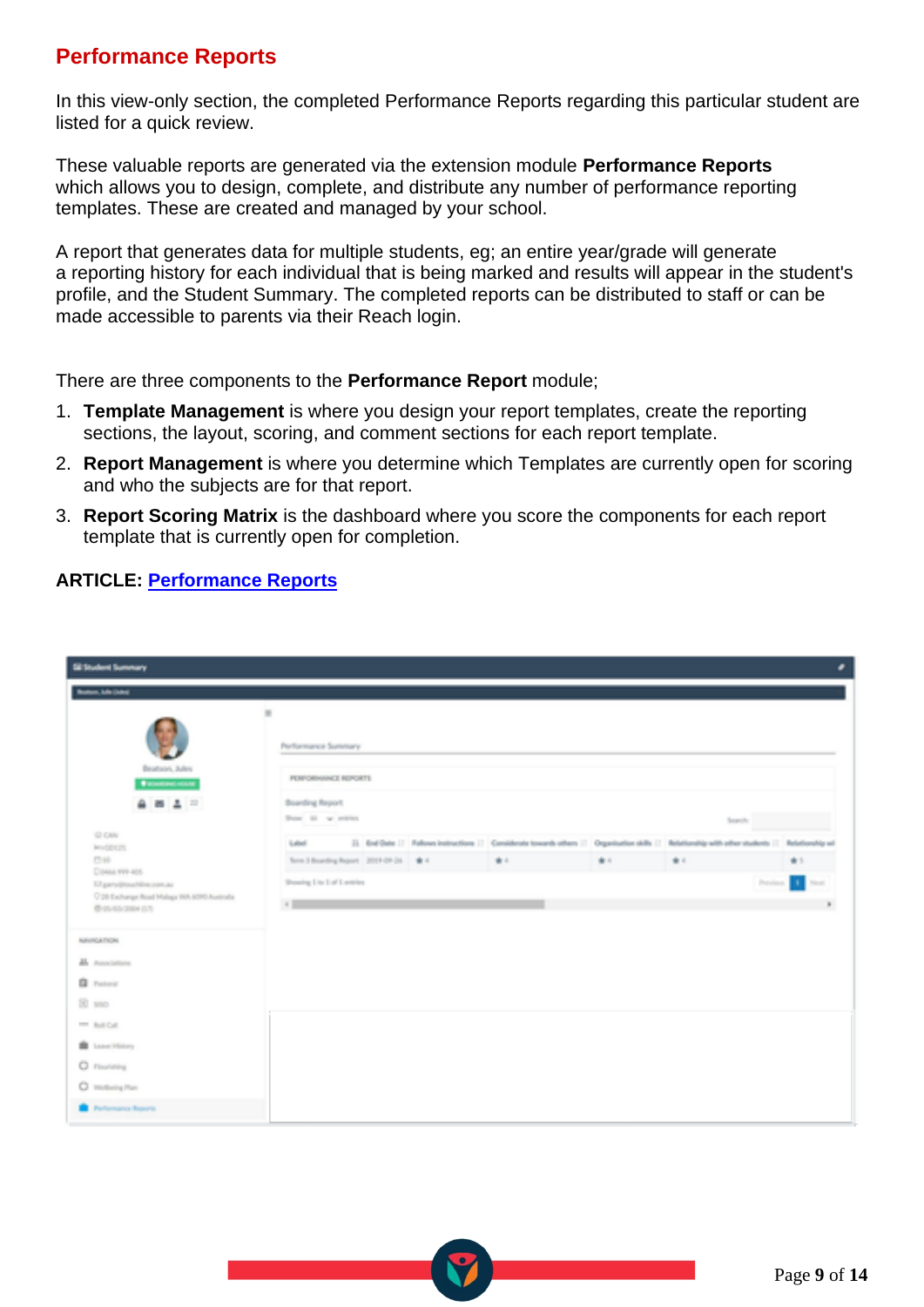## **Reach Now Reports**

Reach Now is a versatile tool designed to help you manage and improve communications within your school community. The system provides a secure, authenticated platform where your communication records are captured and historically reportable.

In this section, you can **Generate**, **View**, and **Download** the Communications Reports of any individual student within the Reach Portal, this includes the Direct Message Chat, and Noticeboards features.

Adjust the Start/End date fields by clicking each section to reveal the interactive calendar. Add any Contributors and/or Keywords that may assist to refine your search, then click the blue Generate Report button. Once you have the required data, you can click the Download Report button for a direct file download to your device.

**ARTICLE: [Reach Now -](https://desk.zoho.com/portal/touchlinereach/en/kb/articles/article-reach-now-17-5-2021) Mobile App**

#### **ARTICLE: [Communications within Reach](https://desk.zoho.com/portal/touchlinereach/en/kb/articles/article-communications-within-reach)**

1 This is an Extension Module that must be enabled for your school's Reach Portal and Infinity Permissions must be enabled per user.

| <b>ER Student Summary</b>                   |                                                    |                                                                                                 |                                           |                                                                         |                   |
|---------------------------------------------|----------------------------------------------------|-------------------------------------------------------------------------------------------------|-------------------------------------------|-------------------------------------------------------------------------|-------------------|
| Beatons, Julie (Adm)                        |                                                    |                                                                                                 |                                           |                                                                         |                   |
|                                             | $\equiv$<br>REACH: Now                             |                                                                                                 |                                           | <b>B</b> General Report                                                 |                   |
| Beatson, Jules                              | Start Date                                         | End Date                                                                                        | Contributors                              | Keywords                                                                |                   |
| <b><i>DISKURDING HOURE</i></b>              | <b>USAS 2011</b>                                   | 10/05/2021                                                                                      |                                           | Q                                                                       | a                 |
| 自 西 五 三                                     | This is the start date that we should search from. | This is the end date that we should wanth to. This is Search for Contributors<br>day inclusive? |                                           | Search worth                                                            |                   |
| @ CAN                                       | REACH NOW REPORT                                   |                                                                                                 |                                           |                                                                         | A Download Report |
| <b>MA GENZIS</b>                            |                                                    |                                                                                                 | <b>Stanford Lindhay &amp; Cases Nick!</b> |                                                                         |                   |
| <b>C310</b><br>Do464 999 405                |                                                    |                                                                                                 |                                           | Stapleton, Lindsey                                                      |                   |
| 57 garry@touchline.com.au                   |                                                    |                                                                                                 |                                           | You are late - where are soul                                           |                   |
| C 29 Exchange Road Malaga WA 4090 Australia |                                                    |                                                                                                 |                                           | Knowledge                                                               |                   |
| 图 05/03/2004 (17)                           |                                                    |                                                                                                 |                                           | <b>Biaphrian, Limhary</b><br><b>Selection</b>                           |                   |
| <b>ASSISSING</b>                            |                                                    |                                                                                                 |                                           | A marrillo ago                                                          |                   |
| <b>M.</b> Associations                      | Caura Michi<br>Lam an my way!                      |                                                                                                 |                                           |                                                                         |                   |
| <b>B</b> Performance Reports                | ti maniha aga                                      |                                                                                                 |                                           |                                                                         |                   |
| <b>Q</b> HADING Roof                        |                                                    |                                                                                                 | <b>Stanleton, Lindsay</b>                 |                                                                         |                   |
| 20 viols                                    |                                                    |                                                                                                 |                                           | Good morning - please stop by the health center when you have a moment. |                   |
| <b>B</b> Samuel                             |                                                    |                                                                                                 | 4 months ago.                             |                                                                         |                   |
| C Forstein                                  |                                                    |                                                                                                 |                                           |                                                                         |                   |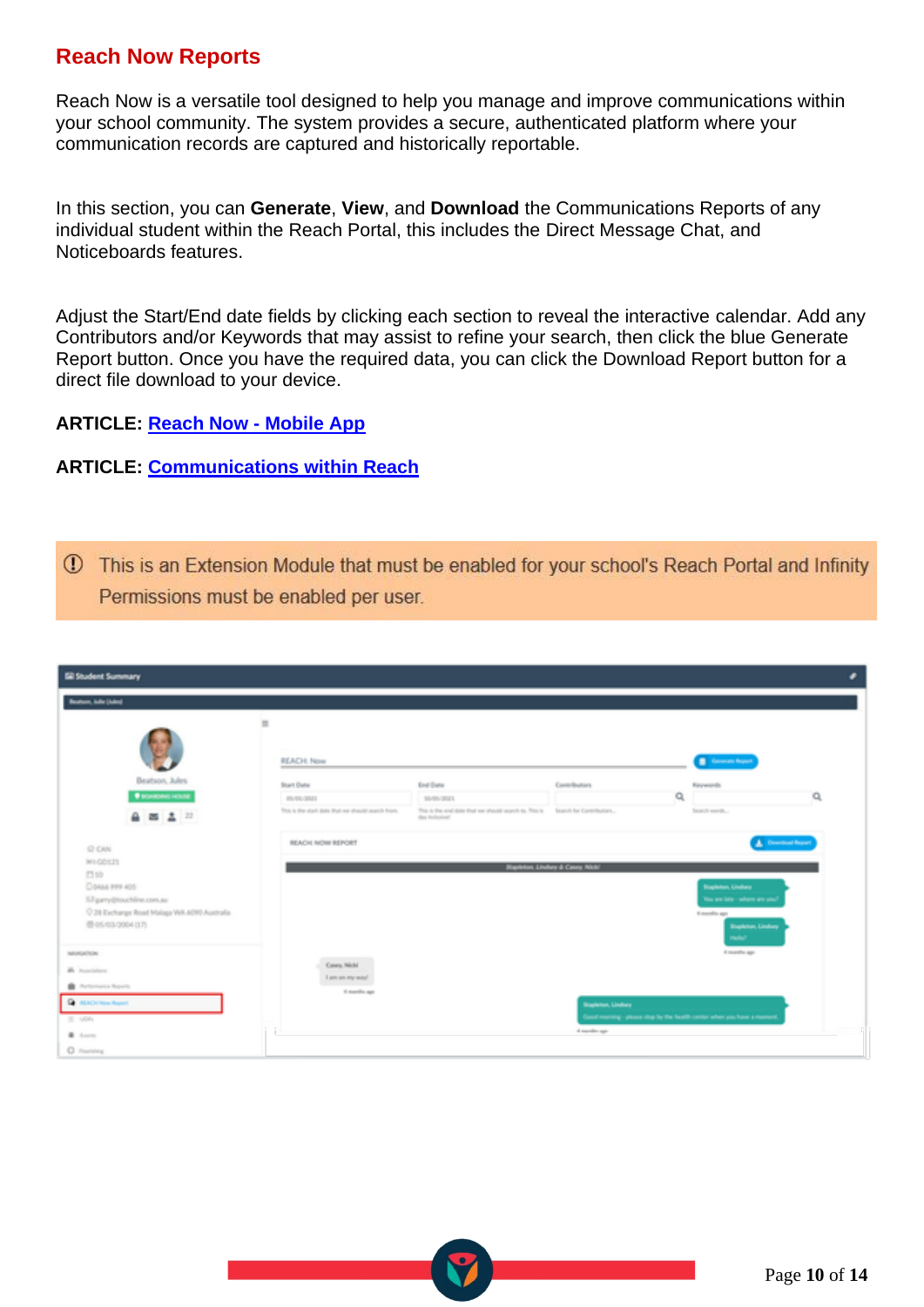## **Consent2Go**

This section taps into the 'Consent2Go Medical Viewport' system which is an application external to Reach. Schools using 'Consent2Go' can connect their account to their Reach portal, so that the student profile displays their relevant data.

The Consent2Go platform is used for the management of medical information of student populations, student medical profiles built in this platform are directly viewable within your Reach portal once integrated.

In the example below, colour-coded sections highlight external information that can be used quickly by staff to keep informed.

Contact directly with this link: **[Consent 2 Go](https://consent2go.com/)**

**ARTICLE: How to use Consent2Go-Medical-Viewport in Reach**

1 This is an External Platform, Please contact Consent 2 Go to setup your school. The Platform must then be integrated into your school's Reach Portal and Infinity Permissions must be enabled per user.

| <b>El Boarder Summary</b>                                                         |                                                                           | ۹. |
|-----------------------------------------------------------------------------------|---------------------------------------------------------------------------|----|
| Gidimen.                                                                          |                                                                           |    |
| Beatson, Julie<br>В показненным                                                   | Consent2Go Data<br><b>Heart Condition</b><br>۰<br><b>Life Threatening</b> | ж  |
| 4 8 4 22                                                                          | Allergy to Hedication<br>a.<br><b>Life Threatening</b>                    | ÷. |
| <b>College</b><br>m                                                               | <b>Crawe</b><br>۰<br><b>Uffer Threatening</b>                             | D. |
| <b>COIN</b><br><b>Book</b><br>m<br><b>TIP</b>                                     | Arthma.<br>- 11<br>Non-Urgent Attention                                   | D. |
| Ċ.<br>0444-999-405<br>prry@reachboarding.com<br>龗<br>٠<br>28 Exchange Road Malaga | Americia<br>Θ.<br><b>Non-Gryant Attantion</b>                             | D. |
| WA 6090 Australia<br>20/20/2004 1150<br>101                                       | ADD FADED<br>$\bullet$<br>Non-Urgent Attention                            | ×  |
| <b>NUMBER OF</b>                                                                  | Speech Impediment<br>$\bullet$<br>Information Only                        | ÷. |
| 25. Associations                                                                  | Contact Information<br>栅<br>Emergency & Parent/Geardian                   | ъ  |
| o<br>Perform                                                                      | <b>Profile Information</b><br>A.<br><b>Emergency / Photo</b>              | Þ  |
| Se l<br>580                                                                       |                                                                           |    |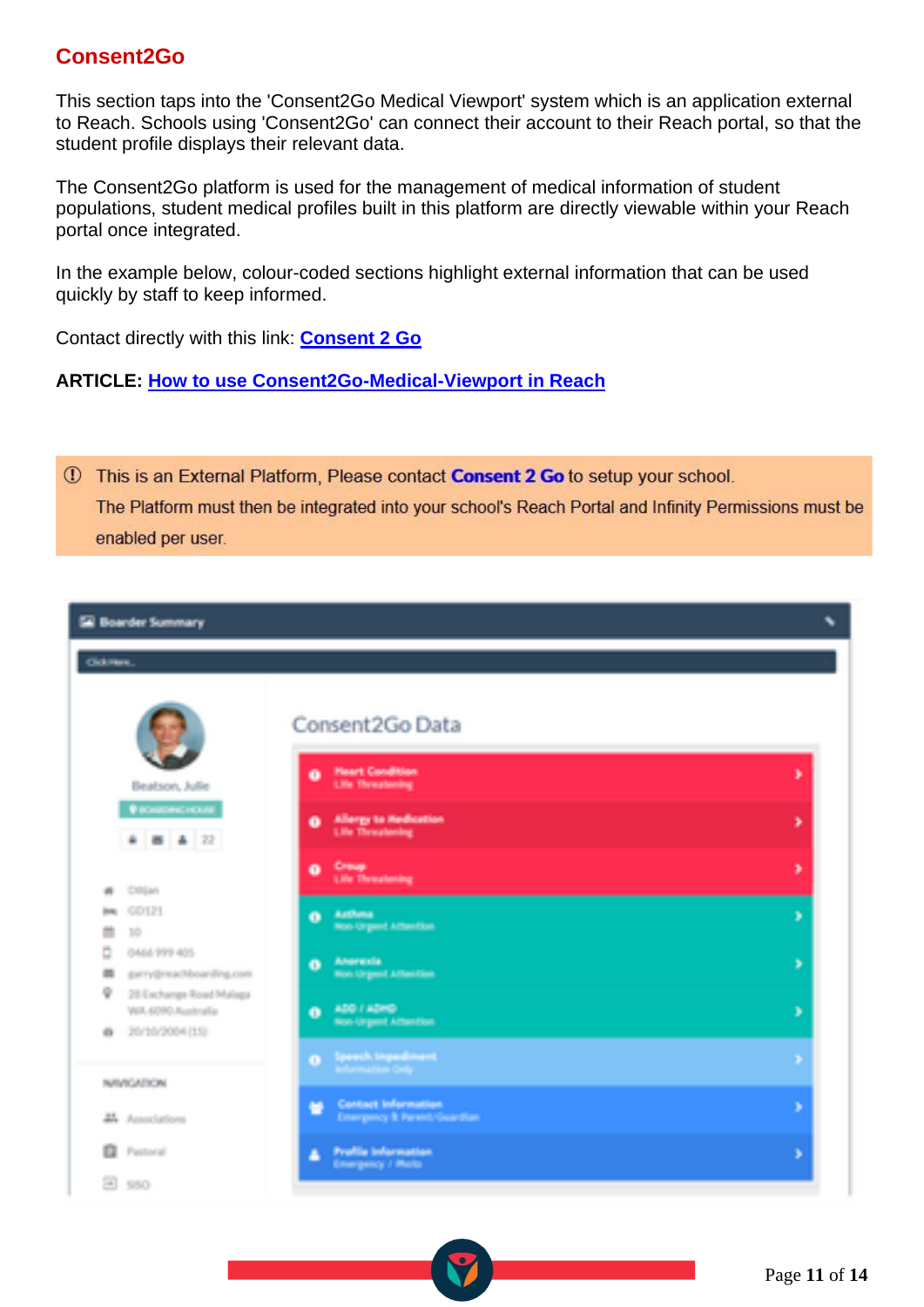## **UDF's**

UDF stands for 'User Defined Fields' and this feature allows the creation of custom fields (Max 10) that can be used to display information specifically relevant to your school and student's. This data will then be viewable via the student sidebar menu, the kiosk screen as icons per student card and the student summary dashboard. This student data assists in making key information easily accessible to staff and can be influential in how your workflows operate.

To create and manage the settings of your UDF's, this is a two-step process.

**First**, create and manage all UDF items, including title, and ordinal number Go To: *System Configuration >> User Defined Fields*

**Secondly**, create and manage UDF data for each student via their personal Profile Go To: *People Management >> Student Profile >> User Defined Tab*

### **ARTICLE: [How to Set User Defined Fields](https://reachdocs.atlassian.net/wiki/spaces/RUGCON/pages/1141771333/11.23+User+Defined+Fields)**

#### **ARTICLE: [How to Bulk Update User Defined Fields](https://desk.zoho.com/portal/touchlinereach/en/kb/articles/article-udfs-help-display-additional-information)**

| <b>ER Student Summary</b>                                       |                                |  |
|-----------------------------------------------------------------|--------------------------------|--|
| Brattom, Julie (Islan)                                          |                                |  |
|                                                                 | $\qquad \qquad \blacksquare$   |  |
|                                                                 | UDFs                           |  |
| Beatson, Jules<br><b><i><u>BISKADING HOUSE</u></i></b>          | Medical Alert                  |  |
| 482                                                             | Diabettic, carries Epipen      |  |
|                                                                 | Emergency Contact              |  |
| O CAN<br>16060121                                               | Sandy Boatson (Mather)         |  |
| (310)<br>Closes 999-805                                         | Incrodated No.                 |  |
| El pery@touchline.com.au                                        | #5484 Novt Appt, 25th Feb 2022 |  |
| C 28 Exchange Road Malaga WA 6090 Australia<br>●05/05/2004 (37) | Permission to Drive            |  |
|                                                                 | <b>No. Learner Permit</b>      |  |
| NAVIGATION                                                      | Safe Swim Certificate          |  |
| <b>M</b> . Associations                                         | No. as of July 2013            |  |
| O consentitio                                                   |                                |  |
| B. upry                                                         |                                |  |
| <b>B</b> from                                                   |                                |  |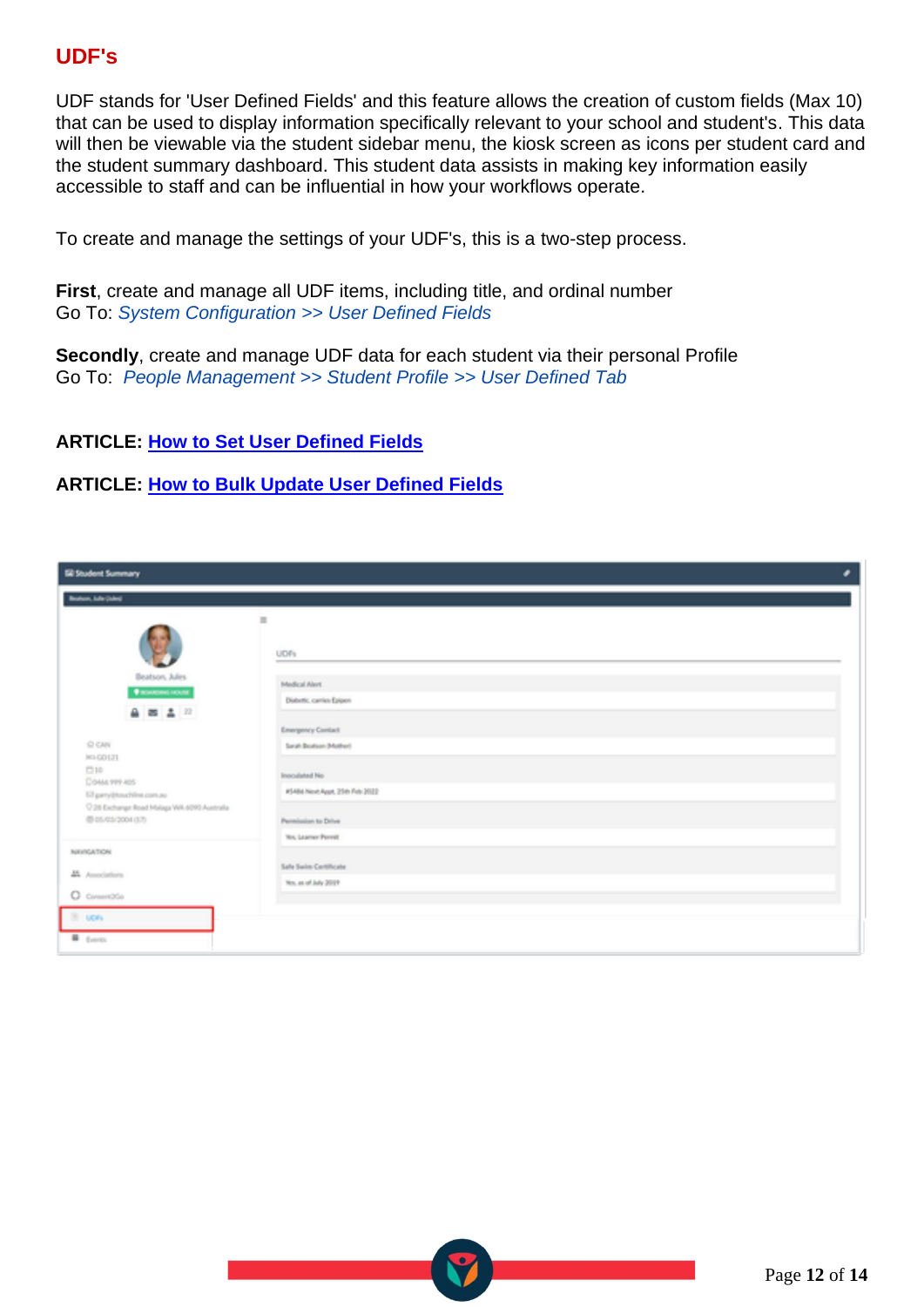## **Events**

The Events section is a basic view-only area, a timeline of the selected student's event history, showing items that the student was **Invited** to, had **Accepted**, had been **Waitlisted** for, or had **Declined**.

The list runs chronologically down the page in order of the date the event was created in the system, with a colour card detailing the basic information of that event, its status, its event ID number and the name of the event.

### **ARTICLE: [Reach Events](https://desk.zoho.com/portal/touchlinereach/en/kb/articles/article-reach-events)**

1 This is an Extension Module that must be enabled for your school's Reach Portal and Infinity Permissions must be enabled per user.

| Beatson, Julie (Adm)<br>$\equiv$<br>Events.<br>Beatson, Jules<br>49-99-2021 10: 19-91-2022<br><b><i><u><i><u>DISANDING HOUSE</u></i></u></i></b>                                                                                               |
|------------------------------------------------------------------------------------------------------------------------------------------------------------------------------------------------------------------------------------------------|
|                                                                                                                                                                                                                                                |
|                                                                                                                                                                                                                                                |
|                                                                                                                                                                                                                                                |
|                                                                                                                                                                                                                                                |
| ٠<br>$4 = 12$<br><b>Brackford</b><br>Declined<br>Accepted<br>Walting for                                                                                                                                                                       |
| O CAN<br>$0$ inited<br>17<br><b>IKI GO121</b><br>3 Bonus Therapike Marii<br>Ger Blue<br>C110<br>Doese res aps                                                                                                                                  |
| 57 pany@touchline.com.au<br>28<br>C. Accepted<br>at the interest of<br>C 28 Exchange Road Malaga WA 6090 Australia<br><b>TAXABLE</b><br>●05/03/2004 (17)                                                                                       |
| C inited<br>O9<br>C Acopted<br>NAMGERON<br>181 Statisticson & Deadline AL<br>$\frac{p}{p}$ in their time.<br>$\frac{1}{2} \left( \frac{1}{2} \right) \left( \frac{1}{2} \right) \left( \frac{1}{2} \right)$<br>An Inc.<br><b>M</b> Australians |
| <b>Q</b> Felixed<br>C-Accuracy<br>30<br>at then better has<br>$31 \text{ }\mathrm{mo}$<br>An Inch.<br>31 supra                                                                                                                                 |
| <b>B</b> times<br><b>C</b> Gooding                                                                                                                                                                                                             |